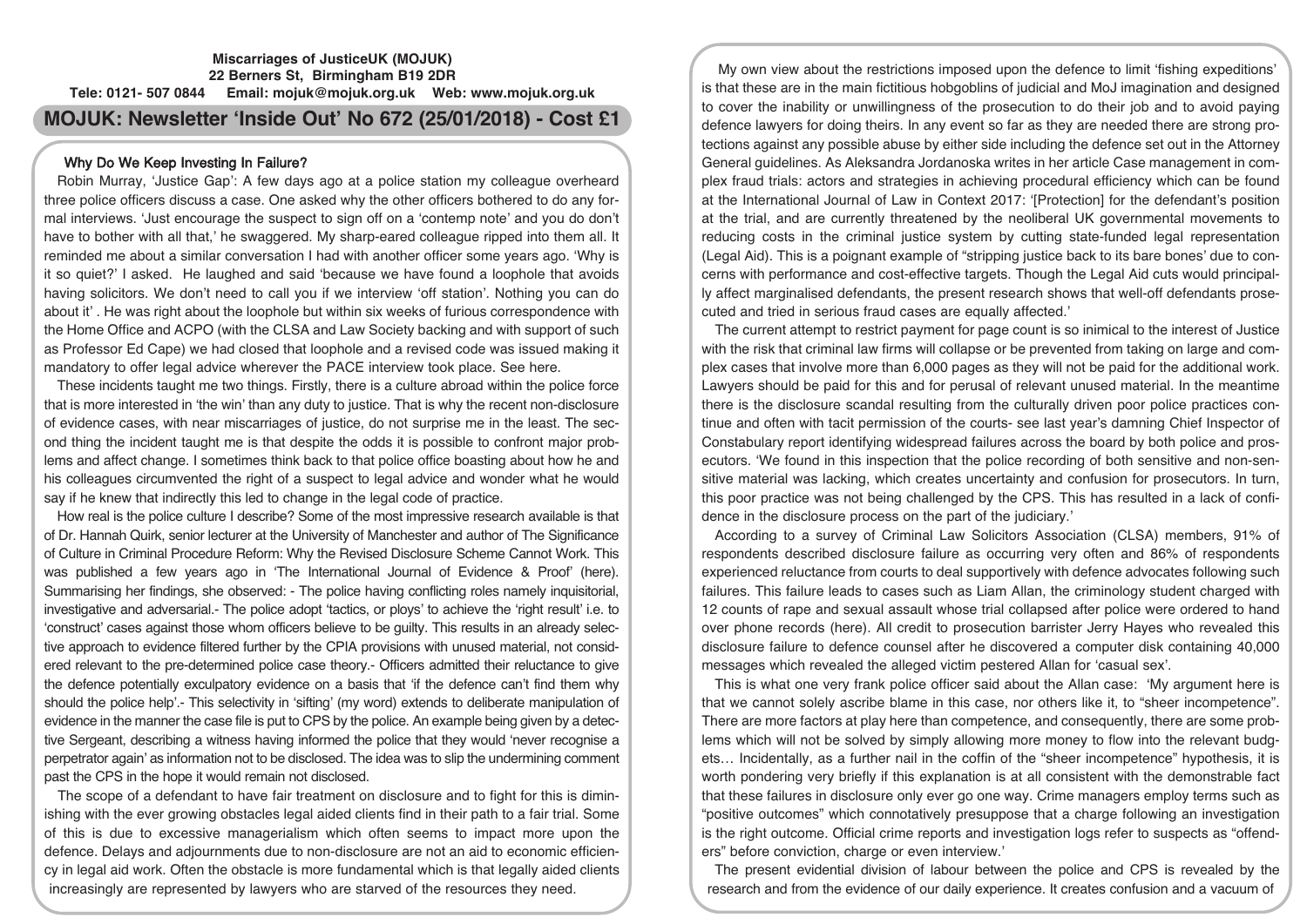accountability between the police and the CPS. They 'bounce' the blame back and forth between them and the court is often at a loss to know where the true fault lies. The disclosure scheme is dependent upon the accurate scheduling and classification of material by an 'often relatively inexperienced investigative officer perfunctorily trained for the purpose' and poor schedules are not challenged by the Crown Prosecution Service. 'The disclosure provisions of the CPIA, as with so much recent criminal justice policy, attacked a crime control chimera of criminals exploiting due process protections to escape justice,' wrote Dr Hannah Quirk. For all the scepticism about the CPS being over adversarial, I believe that it would be easier to inculcate that service rather than the police with the equivalent ethos of the Bar Code of Conduct which has provided a reasonably effective safeguard to underpin the CPIA disclosure regime.

My recommendations: 1.Why do we permit the police to sift and deal with the disclosure of evidence? The police should play to their strengths and use their skills to investigate and prevent crime. Purely evidential matters should be passed to the CPS. 2.The resources involved currently in the disclosure process should be reallocated from the police (who hate this work) to the CPS. 3.The focus of the CPS should mainly be upon those matters where it is clear the case will be contested, or which are indictable-only and lastly where a remand in custody is sought. 4.Most cases before the Magistrates Courts are guilty pleas. The role of the CPS lawyer in the majority of guilty plea cases is to read out 'parrot fashion' a police streamline file plus criminal records which the legal advisor and the now the bench itself have available on their computer. Why are we paying expensive lawyers to read pieces of paper or electronic files? The police used to prosecute without the CPS. In fact, now with technology there needs to be no prosecution physical presence in court for most guilty pleas (subject to point three). If an equivocal plea or the case is otherwise complex, it can be transferred to a CPS case management court. This will save millions and free up the CPS lawyers to prepare for trial and deal with disclosure. 5.As a safeguard in the absence of CPS input on most guilty pleas, the duty solicitor must be made available to all defendants before entering a plea on all matters carrying imprisonment and must be provided with the streamlined file to ensure the evidence both fits and supports the charge. Legal advisors must encourage such consultation but as a fail-safe should be trained to ensure the plea is appropriate and not equivocal. This may need more than one duty solicitor on busy court days. 6. The CPS will deal with all not guilty matters at the magistrates court (including the use of qualified agents). They will also deal with all not guilty IDPC and subsequent disclosure issues. This will involve a transfer of resources that used to fund the police carrying out that role. The police will be instructed by the CPS (like a US District Attorney) should further evidence need to be sought or inquires made. This I do not believe will require primary legislation as under S 23 (2) Criminal Procedure and Investigations Act 1996 the Code of practice provides the code 'may' provide that a police officer (a) must carry out a prescribed activity which the code requires etc. It is possible for an amended or fresh code to provide for a prosecution lawyer to undertake the same disclosure role. If it is considered that amending legislation is needed I cannot imagine that proving complex or controversial. 7. It has been reported in a number of research sources that the disclosure performance of the CPS is not quite as independent as it should be. There can be a too adversarial approach to disclosure when compared say to the independent bar when the latter are prosecuting. Until the CPS is independently verified as complying with an equivalent code of conduct as the independent bar in the handling of disclosure, I would suggest that all Crown Court cases for prosecution are in the short term the subject of instructions to

independent counsel. In this way those fears raised be soon demonstrably allayed as the CPS develop the same ethos as the independent Bar so admirably demonstrated by Prosecution barrister Jerry Hayes in the Allen case referred to above.

This shift and change in responsibility and resources will enable the police to concentrate on their core function of catching criminals and providing evidence to Crown lawyers to prove the guilt of those apprehended to that satisfaction of the court. It will enable the CPS lawyers to focus on mainly not guilty trials. It will create a more collegiate, less fraught approach between prosecution and defence lawyers in preliminary stages as confidence is re-built in the disclosure process, leaving them each free to focus the adversarial process at the trial. It will enhance the status of the duty solicitor who should more properly than the police or CPS be the gate-keeper to ensure the evidence fits and matches the charges. It will save a huge amount of money provided it not syphoned away.

#### Early Day Motion 806: Liquidation of Carillion and the Prison Estate

That this House is concerned by the recent liquidation of Carillion leaving debts of around £900 million and notes the devastating impact this will have on thousands of workers across the UK; is aware that Carillion currently holds public and private partnership contracts worth over £1.7 billion which include the maintenance of almost half of prisons across the UK; is further concerned that reports dating back two years indicated consistently poor performance by Carillion in regards to prison maintenance with the most recent report by HMIP in 2017 highlighting filthy toilets, litterstrewn cells, broken windows and open electric wires hanging above showers; further notes that Carillion has received almost £100 million in public funding for prison maintenance contracts since June 2015 including £39.8 million in 2017 alone; understands that the Prison Officers Association has long raised its concerns regarding these contracts indicating its dismay at the rapidly deteriorating living conditions for prisoners across the prison estate; notes the growing concerns of staff and inmates following the collapse of Carillion regarding the outsourcing of Governmental responsibility to ensure the effective maintenance of prisons; and therefore calls on the Government urgently to review private contractors working within the prison system and to bring all prison maintenance contracts back in-house as a matter of urgency.

#### Learning Lessons: Complaints About Discrimination in Prison

Inadequate investigations of alleged discrimination in jails risk undermining prisoners' confidence in the complaints process, the Prisons and Probation Ombudsman (PPO) has warned. The PPO found that prison staff who investigate discrimination complaints "often lack the training and confidence to address equalities issues effectively, and that prisons often fail to collect the equalities data needed to carry out a meaningful investigation. This risks undermining prisoners' confidence in the effectiveness and legitimacy of the complaints process."

The bulletin 'Complaints Investigation Issue 9' identified four areas where HM Prison and Probation Service (HMPPS) can improve the handling of discrimination complaints:  $\cdot$ Resources. In most prisons, responsibility for complaints about discrimination lies with a designated Equalities Officer. However, equalities staff often tell [the PPO] the hours allocated to their roles have been cut as a result of a reallocation of resources within the prison. "This means Equalities Officers frequently have to do the same important job with significantly less time and fewer resources. As a result, the administration of discrimination complaints can suffer." • Inadequate training. The bulletin notes that "we see too many cases where it is clear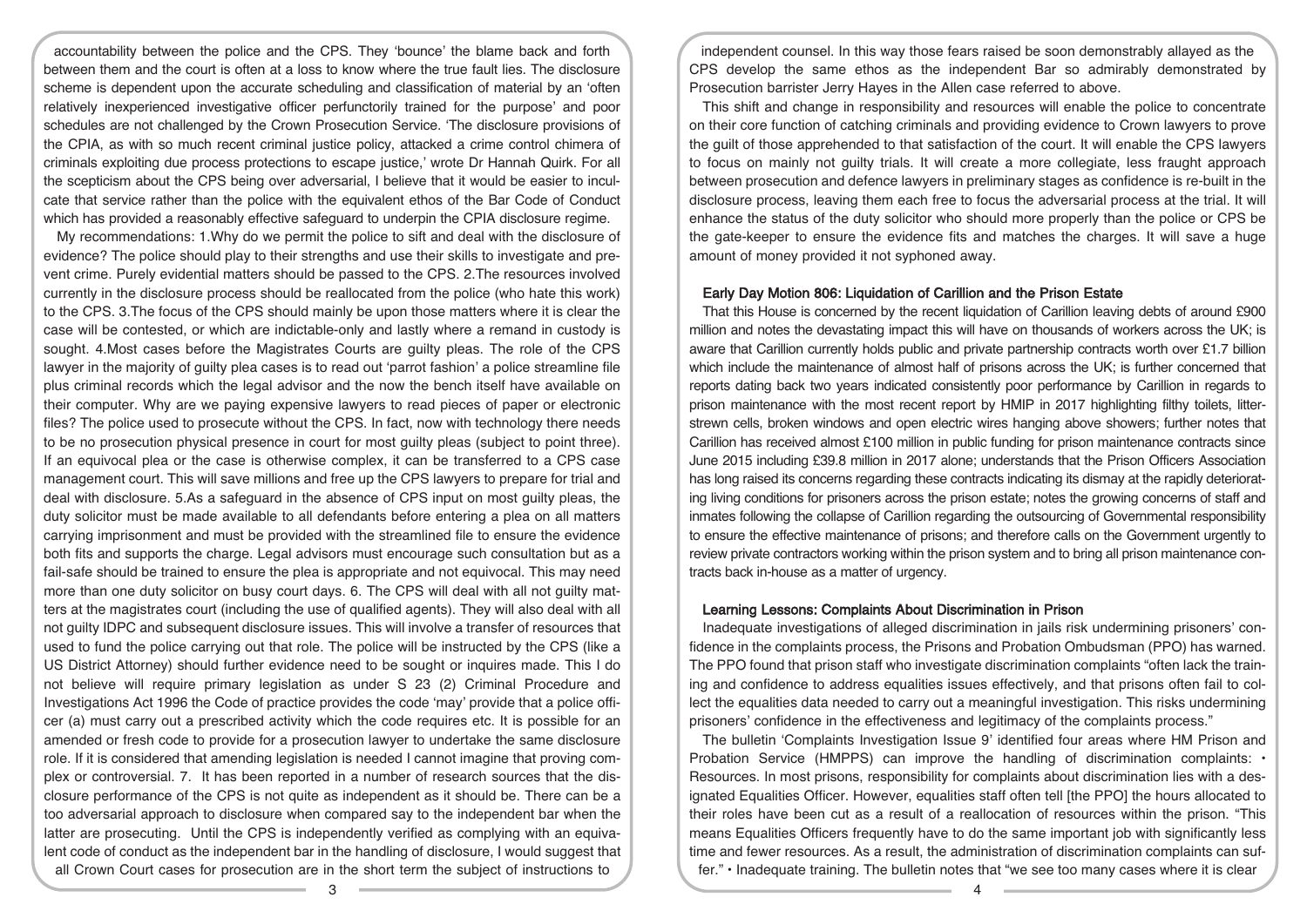that managers do not understand the issues and lack confidence in responding to complaints about discrimination." • Failure to address discrimination issues. "One common theme we find…is the failure to engage with and directly address issues of discrimination. In some cases, managers respond to complaints about discrimination by simply asserting there has been no discrimination, without any attempt to investigate or to address the complaint." • Inadequate "big picture" information. In many cases not enough data is gathered on the personal characteristics of prisoners and key services (such as prisoner employment) to assess whether a complaint is justified or not. For example, the PPO could not investigate a complaint that only white British prisoners got the most desirable jobs in a prison because the prison did not record the characteristics of those who got such jobs.

Elizabeth Moody said: "As a public body, HM Prison and Probation Service has a duty to ensure equality and prevent discrimination. The solutions are straightforward: prisons need to allocate sufficient resources to the investigation of complaints about discrimination; and they need to ensure that the staff responsible for investigating these complaints (whether dedicated Equalities Officers or managers generally) are properly trained, that allegations of discrimination are addressed directly and not ignored or glossed over, and that equalities data is routinely collected. We recognise that this is not always easy to do this when resources are tight. Unless these steps are taken, however, prisons – and the wider public - cannot be sure that they are treating prisoners fairly and equally."

### Judge Admits up to 18% of Council Tax Imprisonments May be 'Unlawful'

A judgement handed down today by the High Court in Cardiff outlines that individual errors in council tax non-payment cases may mean that between 9.5 and 18% of committals to prison for debt are unlawfully handed down each year. Lord Justice Hickinbottom's analysis of 95 individuals sent to prison between April 2016 and July 2017 found that between 9 and 17 individuals will have been sent there unlawfully because the court ordered repayment over an excessive window of time. The judgement relates to a legal challenge, launched with the help of law charity the Centre for Criminal Appeals, alleging that systematic failings have led to high rates of unlawful imprisonment for council tax debts. The Claimant, Melanie Woolcock, is a single mother from Wales who was unlawfully sentenced to 81 days in prison for falling behind on her council tax payments after becoming unemployed. Ms. Woolcock successfully challenged her sentence in January 2017, and brought judicial review proceedings to prevent people in council tax debt losing their liberty unlawfully. Barrister Cathryn McGahey QC arguing on behalf of the Claimant places the number of unlawful committals to prison a year at a much higher figure of 52%. She alleges that incorrect means assessments, or an erroneous judgement that failure to pay was because of 'culpable neglect' or 'willful refusal' are additional reasons why such imprisonments may be unlawful. The judgement finds that individual errors are to blame for the high number of mistakes and states that oversights made by a proportion of magistrates in council tax cases does not amount to a systematic deficiency. It acknowledges that "Ms McGahey appears to be right to condemn the relevant magistrates (and their legal advisers) as being ignorant of well-established law". The judgement suggests that further training and guidance may be issued to legal advisors and solicitors to address these problems.

Naima Sakande, Women's Justice Advocate at the Centre for Criminal Appeals said: "The price of ignorance in these cases is simply too high. The judgement has exposed some deep failings in the council tax system. The toll of being sent to prison unlawfully cannot be overstated and more must be done to protect society's most vulnerable from needlessly losing their liberty. Poverty is not a crime and our judicial system needs to do more to acknowledge this."

#### Scotland's Prisons Watchdog Chief Warns Against Overuse of Remand

Too many accused persons are being put on remand, Scotland's prisons watchdog chief has said. David Strang, HM Chief Inspector of Prisons for Scotland, told Holyrood's Justice Committee that the option is being overused to allay concerns accused persons will not attend court. Mr Strang said that remand actually raises the likelihood of offending and echoed calls made in recent years for greater use of electronic tagging and supported bail. He added that the consequences for people held on remand are the same as for those serving short sentences: it affects their housing, work and relationship prospects. He said: "It does damage people's prospects of living a successful life outside. It is overused when there are alternatives." He also said figures showing that 70 per cent of women on remand are not given custodial sentences is "evidence that we are overusing remand in some ways as an administrative function to make sure that the trial can go ahead". He added: "A short period of custody is more likely to lead to more offending than less. It's not a moment of inspiration – it's disorientating, unsettling and stressful."

#### Petition Calls on CCRC to Reopen Case of Brendan Mc Conville and John-Paul Wootton

Peter Kearney, Irish Central News; The wife and family of Brendan Mc Conville have collected almost 3,500 signatures in an online petition launched last November that calls on the Criminal Cases Review Commission (CCRC - independent investigative body for miscarriages of justice in England, Wales and Northern Ireland) to reopen the case of the Craigavon Two - Brendan Mc Conville and John-Paul Wootton. The Mc Conville family started this petition to highlight the case of the Craigavon Two and the "serious concerns" they have about the "safety of these convictions". They want to demonstrate to the CCRC that there is public support for this case and from "people around the world, from all walks of life". The Mc Conville's believe they have the support of the public and they are "hoping the CCRC will not overlook thousands of people who all have concerns about this case."

Both Mc Conville and Wootton have been held in the controversial Maghaberry Prison (15 miles south-west of Belfast) since March 2009 and were convicted in March 2012 of the murder of PSNI (Police Service of Northern Ireland) Constable Stephen Carroll on 9 March 2009. The Mc Conville and Wootton families and supporters of their respective justice campaign teams – as well as the two men themselves – maintain their innocence and maintain that their conviction is a miscarriage of justice. When their case failed in its appeal to the High Court in Belfast in 2014 and the Supreme Court in London later refused them permission to appeal in 2015, the campaign appeared to have gone as far as it could and as if both men would remain behind bars.

However, their case was submitted to the CCRC in late 2016 and communication about their case and potential meetings between Mc Conville's legal team and the CCRC were raised in September 2017. While no such meetings have been raised with Wootton's legal team it does give the campaign teams cause for renewed optimism. In September last year Mc Conville's legal team, KRW Law, described the proposed meetings with the CCRC as "a very significant development". Solicitor Darragh Mackin explained that Mc Conville's case was submitted to the CCRC as KRW Law have "real serious concerns as to the safety of the conviction" and they "believe that there are a number of issues that remain effectively unaddressed". Following failed appeals the law firm felt they "had to pursue the avenue via the CCRC".

At that time also, Justin Hawkins of the CCRC stated that the CCRC meet applicants when they think there is a need to do so yet they do not always think there is a need to do so. They meet if they think it is "worthwhile and necessary to progress the case" yet that is not an indi-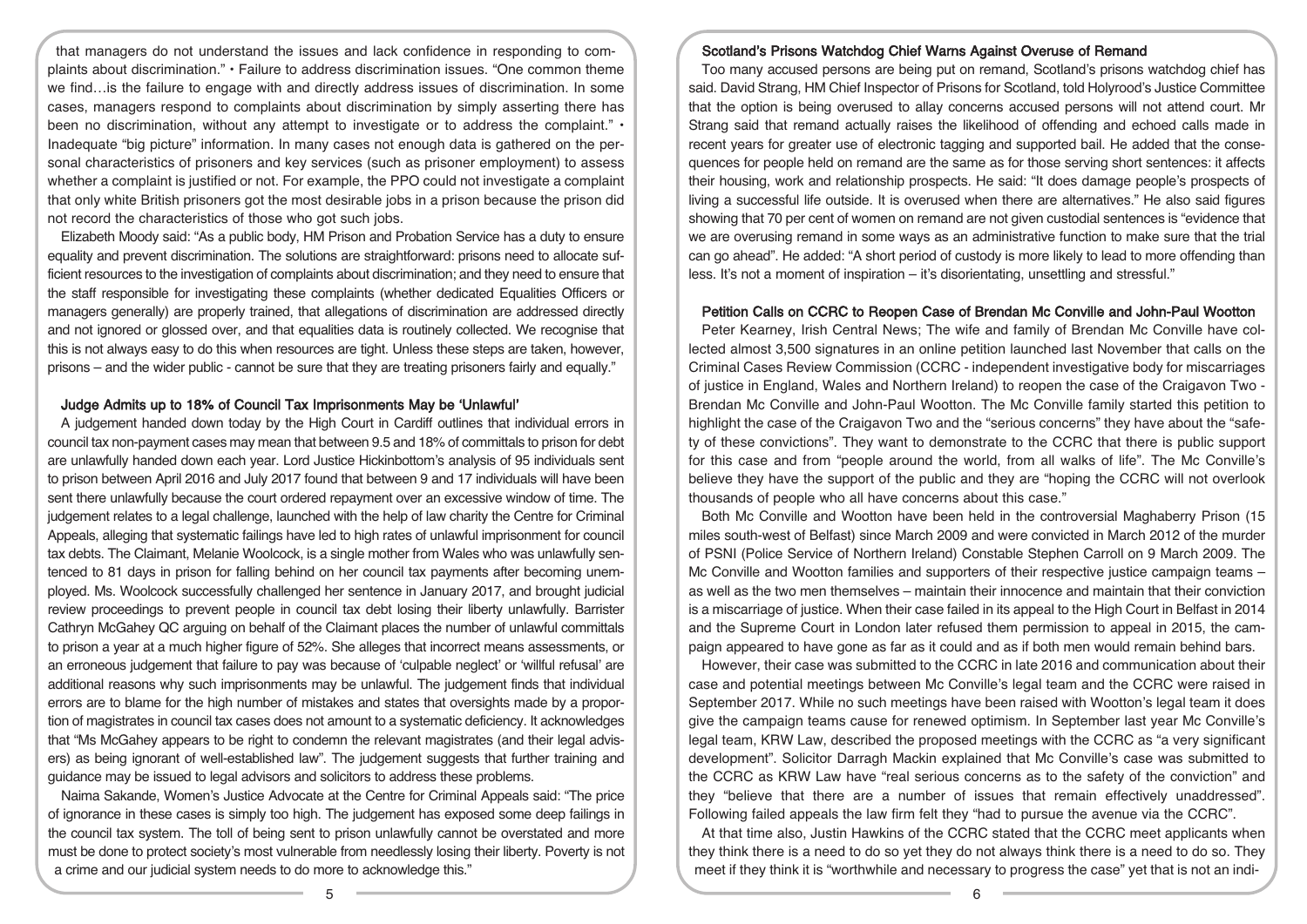cation of any kind of outcome. Recently, Hawkins mentioned that this case is still currently "under review". The CCRC and the legal representatives of Mc Conville have been in lengthy communication with each other since that time and while the CCRC only refers a very small number of cases each year to appeal, a large number of these have been successful. Mc Conville and Wootton were sentenced to 25 and 14 years respectively with Wootton receiving a sentence increase to 18 years in September 2014. Stephen Carroll was the first PSNI officer to be shot dead since the IRA ceasefire over 20 years ago and it was claimed by the Continuity IRA. - This petition will continue to run with updates as and when they arise.

Online Petition: The Craigavon 2 Deserve Justice - Now!!

This petition calls upon Britain's Criminal Case Review Commission (CCRC) to thoroughly examine all evidence disclosed and undisclosed in the case. To speak with Witness M, his partner and re-examine his version of events and credibility. http://bit.ly/2FKnzqC

## Home Office Pays Out £15,500 to Asylum Seeker Over Data Breach

Diane Taylor, Guardian: The Home Office has paid out £15,500 in compensation after admitting handing over sensitive information about an asylum seeker to the government of his Middle East home country, a move which could have endangered his life and that of his family. The settlement relates to confidential proof of his persecution in his home country which was wrongly shared with the authorities there. The case has similarities to celebrity phone hacking cases where public figures such as Sadie Frost and Paul Gascoigne received six-figure sums following data breaches. Although the payout is less than in the celebrity phone hacking cases, arguably the risk to the life of the asylum seeker involved is greater. The Home Office shared the sensitive documents with the authorities in the man's home country in a bid to authenticate the information he had given them to prove he had been persecuted at home. The man's solicitor Dan Carey, of Deighton Pierce Glynn, said that when the asylum seeker discovered what the Home Office had done it had "a considerable impact on him".

Carey said: "In this case, the asylum seeker's claims were later found to be genuine and the Home Office granted him asylum in the UK. However, his safety and that of his family was put at risk by the Home Office's actions in sending documents evidencing state persecution to the state authorities in question. The Home Office were slow to concede that they had done anything wrong in this case, which makes me worry that it was not an isolated aberration. Asylum seekers entrust the government with extremely sensitive, sometimes life-threatening, information in the course of their asylum claims and it is vital to the integrity of that system that it is kept confidential. Least of all do they expect that it will be shared with their persecutors in their country of origin. This can place lives at risk and prevent any hope of future return."

The Home Office refused to answer Freedom of Information Act requests submitted by Carey to try to ascertain the numbers of incidents of unauthorised sharing of asylum information on the basis that there was no central monitoring of the issue, and so it would take too long to go through each case individually. In a previous data breach case in 2016 relating to migrants where confidential information relating to family returns was inadvertently published online, the Home Office also paid compensation. The Home Office said: "In accordance with our obligations under the Refugee Convention and European and UK law, we do not disclose information about an individual's asylum claim to that person's home country, or seek information in a way that could expose them, or any family who remain in that country, to serious risk. We take any breach of this principle extremely seriously."

## Canada's Use of Lengthy Solitary Confinement in Jails Unconstitutional

Ashifa Kassam, Guardian: Canada's use of prolonged or indefinite solitary confinement in federal prisons is unconstitutional, a judge has said in a ruling that could end the controversial practice unless Ottawa appeals the decision. Canadian law currently allows an inmate to be placed in "administrative segregation", as solitary is known, for an indefinite period of time for non-disciplinary reasons, such as protecting prisoners from fellow inmates. The result seen some inmates left in solitary for as long as four years. The United Nations considers solitary over 15 days to be torture. On Wednesday 17/01/2018, a British Columbia supreme court judge found that the laws governing administrative segregation in Canada's federal prisons contravene the country's charter of rights and freedoms. Inmates placed in solitary confinement are at significant risk of psychological harm, as well as increased incidence of self-harm and suicide, Justice Peter Leask said in his ruling. Many are left with permanent harm as a result of their confinement, he added.

The decision was hailed by the British Columbia Civil Liberties Association, who were among the organisations that challenged the practice in court. "This is the most significant trial court decision in the prison context that we've ever seen in Canadian history," said lawyer Jay Aubrey. "It's really transformative." The ruling gives the federal government one year to bring its laws in line with the charter. Canada's public safety minister, Ralph Goodale, who oversees the federal prison system, said in a statement the government is reviewing the ruling. Goodale said Ottawa has already introduced legislation aimed at limiting the amount of time someone can be held in solitary confinement.

The ruling is the second judgment in recent months to take aim at Canada's use of solitary confinement. In December, a judge in Ontario ruled that the system lacked proper safeguards and gave Ottawa 12 months to address the issue. Aubrey said British Columbia ruling went much further than the limited violation of the constitution highlighted in Ontario. Wednesday's ruling noted that Ottawa's use of solitary discriminated against indigenous and mentally ill inmates. Both are severely over-represented in the prison population and in solitary confinement, said Aubrey. Between 2005 and 2015, approximately one quarter of non-Aboriginal inmates spent some time in segregation. In the case of Aboriginal inmates, the percentage climbs to a third. The law currently caps solitary for disciplinary reasons at 30 days. The vast majority of people in solitary confinement in Canada are under administrative, not disciplinary, segregation.

# Software 'No More Accurate Than Untrained Humans' at Judging Reoffending Risk

Hannah Devlin, Guardian: Program used to assess more than a million US defendants may not be accurate enough for potentially life-changing decisions, say experts. The credibility of a computer program used for bail and sentencing decisions has been called into question after it was found to be no more accurate at predicting the risk of reoffending than people with no criminal justice experience provided with only the defendant's age, sex and criminal history. The algorithm, called Compas (Correctional Offender Management Profiling for Alternative Sanctions), is used throughout the US to weigh up whether defendants awaiting trial or sentencing are at too much risk of reoffending to be released on bail. Since being developed in 1998, the tool is reported to have been used to assess more than one million defendants. But a new paper has cast doubt on whether the software's predictions are sufficiently accurate to justify its use in potentially life-changing decisions.

Hany Farid, a co-author of the paper and professor of computer science at Dartmouth College in New Hampshire, said: "The cost of being wrong is very high and at this point there's a serious question over whether it should have any part in these decisions." The analysis comes as courts and police forces internationally are increasingly relying on computerised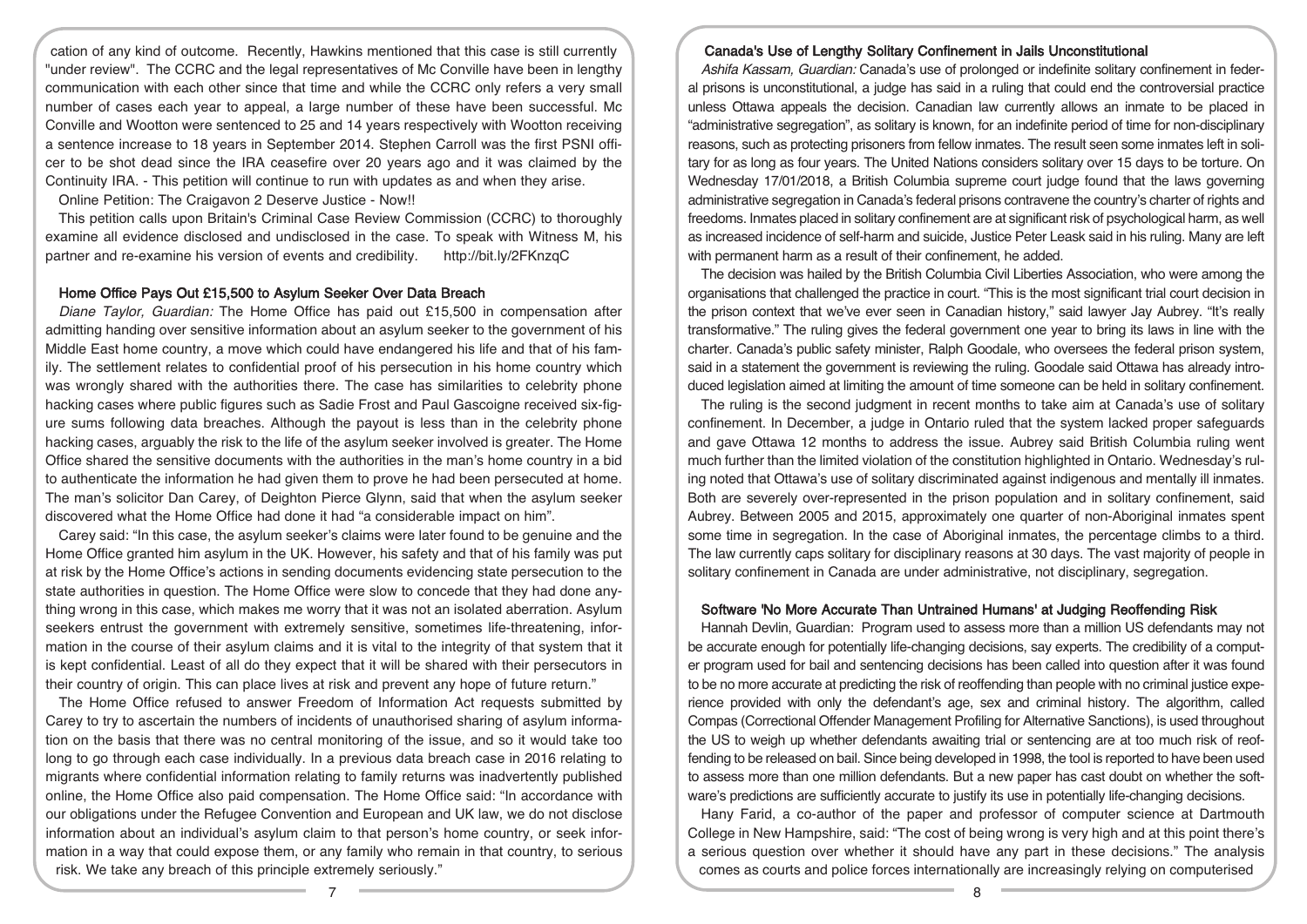approaches to predict the likelihood of people reoffending and to identify potential crime hotspots where police resources should be concentrated. In the UK, East Midlands police force are trialling software called Valcri, aimed at generating plausible ideas about how, when and why a crime was committed as well as who did it, and Kent Police have been using predictive crime mapping software called PredPol since 2013. The trend has raised concerns about whether such tools could introduce new forms of bias into the criminal justice system, as well as questions about the regulation of algorithms to ensure the decisions they reach are fair and transparent. The latest analysis focuses on the more basic question of accuracy.

Farid, with colleague Julia Dressel, compared the ability of the software – which combines 137 measures for each individual – against that of untrained workers, contracted through Amazon's Mechanical Turk online crowd-sourcing marketplace. The academics used a database of more than 7,000 pretrial defendants from Broward County, Florida, which included individual demographic information, age, sex, criminal history and arrest record in the two year period following the Compas scoring. The online workers were given short descriptions that included a defendant's sex, age, and previous criminal history and asked whether they thought they would reoffend. Using far less information than Compas (seven variables versus 137), when the results were pooled the humans were accurate in 67% of cases, compared to the 65% accuracy of Compas.

In a second analysis, the paper found that Compas's accuracy at predicting recidivism could also be matched using a simple calculation involving only an offender's age and the number of prior convictions. "When you boil down what the software is actually doing, it comes down to two things: your age and number of prior convictions," said Farid. "If you are young and have a lot of prior convictions you are high risk.. As we peel the curtain away on these proprietary algorithms, the details of which are closely guarded, it doesn't look that impressive," he added. "It doesn't mean we shouldn't use it, but judges and courts and prosecutors should understand what is behind this." Seena Fazel, a professor of forensic psychiatry at the University of Oxford, agreed that the inner workings of such risk assessment tools ought to be made public so that they can be scrutinised.

However, he said that in practice, such algorithms were not used to provide a "yes or no" answer, but were useful in giving gradations of risk and highlighting areas of vulnerability – for instance, recommending that a person be assigned a drug support worker on release from prison. "I don't think you can say these algorithms have no value," he said. "There's lots of other evidence suggesting they are useful." The paper also highlights the potential for racial asymmetries in the outputs of such software that can be difficult to avoid – even if the software itself is unbiased.

The analysis showed that while the accuracy of the software was the same for black and white defendants, the so-called false positive rate (when someone who does not go on to offend is classified as high risk) was higher for black than for white defendants. This kind of asymmetry is mathematically inevitable in the case where two populations have a different underlying rate of reoffending – in the Florida data set the black defendants were more likely to reoffend – but such disparities nonetheless raise thorny questions about how the fairness of an algorithm should be defined. Farid said the results also highlight the potential for software to magnify existing biases within the criminal justice system. For instance, if black suspects are more likely to be convicted when arrested for a crime, and if criminal history is a predictor of reoffending, then software could act to reinforce existing racial biases. Racial inequalities in the criminal justice system in England and Wales were highlighted in a recent report written by the Labour MP David Lammy at the request of the prime minister. People from ethnic minorities "still face bias, including overt discrimination, in parts of the justice system", Lammy concluded. The findings were published in the journal Science Advances.

## Private Probation Firms Face Huge Losses Despite £342m 'Bailout'

Alan Travis, Guardian: Private probation companies responsible for supervising more than 200,000 offenders in England and Wales face total losses of more than £100m, even after a £342m "bailout" by the Ministry of Justice, MPs have been told. Ministry of Justice officials acknowledged on Wednesday that 14 of the 21 community rehabilitation companies were expected to make losses ranging from £2.3m to £43m by 2021-22, partly due to a sharp fall in the number of offenders being sentenced to community punishments. Details of the state of the part-privatisation of the probation service – introduced by Chris Grayling when he was justice secretary in 2015 – were revealed during a Commons public accounts committee session. MoJ officials declined to comment on whether outsourcing was "an appropriate model" for probation services when pressed by Labour MPs, saying that it was a political question.

During the hearing, Richard Heaton, the MoJ's permanent secretary, sought to reassure MPs that maintenance contracts for 50 public sector prisons that have been held by the failed outsourcing company Carillion would continue uninterrupted, with state prison staff ready to fill any gaps. Senior MoJ officials even suggested that repairs and maintenance at some jails could improve as a result of a more direct management relationship. However, they refused to speculate on the position of a second major outsourcing company, Interserve, which is the largest probation provider, with five companies supervising 40,000 offenders in Manchester, Liverpool, Humberside and Hampshire. They said that they had an "open book relationship" with the company, with access to their internal figures, as well as external auditors taking an interest.

Michael Spurr, the chief executive of Her Majesty's Prisons and Probation Service, told MPs that the future of the private probation companies would be clearer after talks at the end of this month when new figures on reoffending rates were published. The income of companies is split between fixed-fee payments for supervising offenders on community punishments, and payments-by-results for rehabilitation work with offenders, including 40,000 short-term prisoners upon release. It is possible the companies could receive extra payments-by-results of between £32m and £128m up until 2021-22 for cutting reoffending rates. Spurr said talks would be held with the companies and then ministers on what further steps might be taken depending on the reoffending data. A National Audit Office report said initial figures showed that the number of further offences committed was actually rising, which could affect the future income of the companies. Spurr confirmed to MPs that talks were also being held about whether the probation companies could be given extra work. He refused to accept that the MoJ had been engaged in a "bailout" of the private probation companies, saying the £342m in additional fees and projected payments up until 2021-22 amounted to "windfall savings that had been put back into the contract".

# Čeferin v. Slovenia

The applicant, Peter Čeferin, is a Slovenian national who was born in 1938 and lives in Grosuplje (Slovenia). Mr Čeferin is a defence lawyer and the case concerned his complaint about being fined twice for contempt of court for making critical statements about, in particular, expert witnesses during the trial of man he had been defending in a murder trial. Relying in particular on Article 10 (freedom of expression), Mr Čeferin complained about the two fines, saying that his statements had remained within the bounds of fair criticism. Violation of Article 10: Just satisfaction: EUR 800 (pecuniary damage), EUR 2,400 (non-pecuniary damage) and EUR 3,000 (costs and expenses)